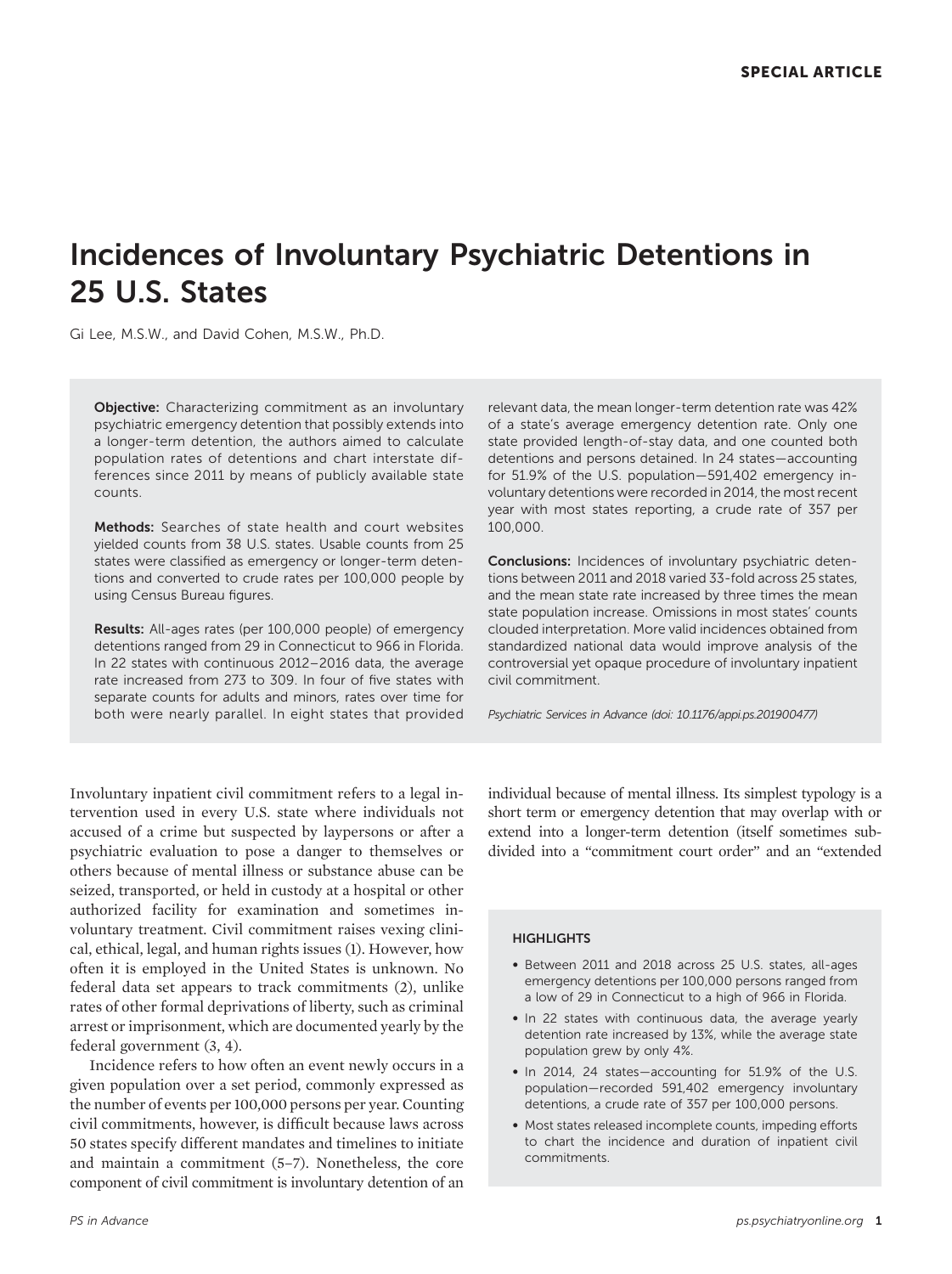commitment") (5, 8, 9). In the first phase, a person is held in custody generally for a period legally limited to 3 or 4 days (although variations exist, up to about 30 days) (10); the person then either agrees to be hospitalized, is released, or is held to await a hearing to determine whether longer-term commitment will be pursued. The next phase is expected to proceed if a court or physicians order a commitment, sometimes specified to last up to 14 days and extend in 30-, 90-, and 180-day increments (variations exist here too), subject to judicial review. We aimed in this study to count shorter- and longer-term detentions.

One-fifth of publications indexed in PubMed under the medical subject heading "commitment of the mentally ill/ statistics and numerical data" originated from the United States (results of the PubMed query are presented in a table in an online supplement to this article). We found population rates in just three studies, each using state counts. In Florida in 2000, the rates were 506 all-ages emergency detentions or 351 persons per 100,000 (11), and during 2000–2003, "close to 1% of all youth in the state" (12). In Oregon, the rates were 45 and 22 all-ages longer-term commitments per 100,000 in 1983 and 2003, respectively (13). Other studies provided aggregate counts of involuntary psychiatric detentions or of unique individuals subjected to them in a single county or state. In Spokane County, Washington, the number of 72-hour detentions increased continuously each year, from 200 in 1974 to 700 in 1984, and 14- and 90-day commitments rose less sharply (14). In California, aggregate quarterly counts of 72-hour detentions and 14-day and longer commitments in 28 counties between 2000 and 2007 exhibited seasonal variation (15). Two studies counted substance abuse commitments specifically: circa 2010, a mean of five per county in Wisconsin (16) and a total of 14,200 in seven of 50 states surveyed (17). One study reported that, among 257,625 adults receiving emergency paramedic services between 2011–2016 in Alameda County, California, 26,283 were placed on an involuntary 72-hour hold (18). Some of the aforementioned studies reported that 20% of people had more than one emergency detention (11, 12, 14), and 7% had more than five (18), highlighting the need to specify whether numerators of population rates contain numbers of detentions or of individual persons and whether denominators contain adults, minors, or both (19).

Data on length of stay (LOS) were few and disparate: among 265 involuntary holds of preadolescent children in one pediatric emergency department in Los Angeles in 2016, the median LOS was 4.7 hours for discharged children and 11.7 hours for those transferred to hospitals (20). Among 500 individuals under "temporary detention orders" in Virginia in 2008 (half of whom went on to a longer-term commitment), 14% were first held for 0–24 hours, 67% for  $>$  24–72 hours, and 20% beyond 72 hours (21). For 5,000 emergency holds in community inpatient settings in Oregon in 2005, the mean LOS was 10.7 days (22).

Finally, although two reports aimed for multistate or national scope (10, 17), we located only one national

estimate: on the basis of data from a survey of 544 psychiatric and general hospitals, it was estimated that 26% of 1.17 million inpatient admissions in 1980 were "involuntary noncriminal commitments" (23).

In summary, over the past 40 years, data on the frequency of involuntary civil psychiatric detentions in U.S. jurisdictions have remained sparse. We found no time series or comparative study that included two or more states, and studies using state counts rarely assessed their accuracy (24). No study raised the issue of extralegal detention (not prescribed by law, such as formally voluntary patients being informally detained) (25–27).

We were familiar with counts released annually by California and Florida and analyzed in some studies (11, 12, 15) and aimed here to collect similar counts—excluding those of outpatient and criminal commitments—from as many U.S. states as possible to compute population rates during the 2010s. We sought publicly available counts because their existence partly fulfills the accountability of state institutions for rights-restrictive measures carried out in the public's name, using the public purse. Civil commitment, a main proxy measure for coercive care, persists despite major changes over 40 years in the nature, loci, financing, and organization of mental health services and in access to these services (28, 29). Presently, civil commitment faces challenges from a human rights approach rooted in the United Nations Convention on the Rights of Persons With Disabilities (30), and some officials advocate expanding civil commitment to respond to social problems, such as firearm violence and homelessness (31). A current, transparent effort to quantify involuntary detentions in the United States might lead to more informed analyses and discussions of civil commitment.

# **METHODS**

We carried out this study between April 2015 and February 2020. We conducted repeated state-specific online Google searches, excluding the District of Columbia and U.S. territories, using the following terms, singly and in combination: admission, commitment, compulsory, detention, emergency, examination, hospitalization, involuntary, and mental health. This strategy identified post-2010 annual counts from nine states. We then used the same terms to search the websites of each state's department of mental or behavioral health (DMH) and court or justice system, bringing the total to 36 states. In addition, we found one state's counts in a journal article (32), and one state provided counts after a telephone request. We found no data for the remaining 12 states. We did not contact officials or advocates in all states and may have missed pertinent data despite repeated searches. We scrutinized all collected counts, excluding 13 states because nine described counts in imprecise terms with no definitions, three mixed civil and criminal commitments, and one reported fewer than 12 commitments over 3 years despite other disconfirming evidence. This left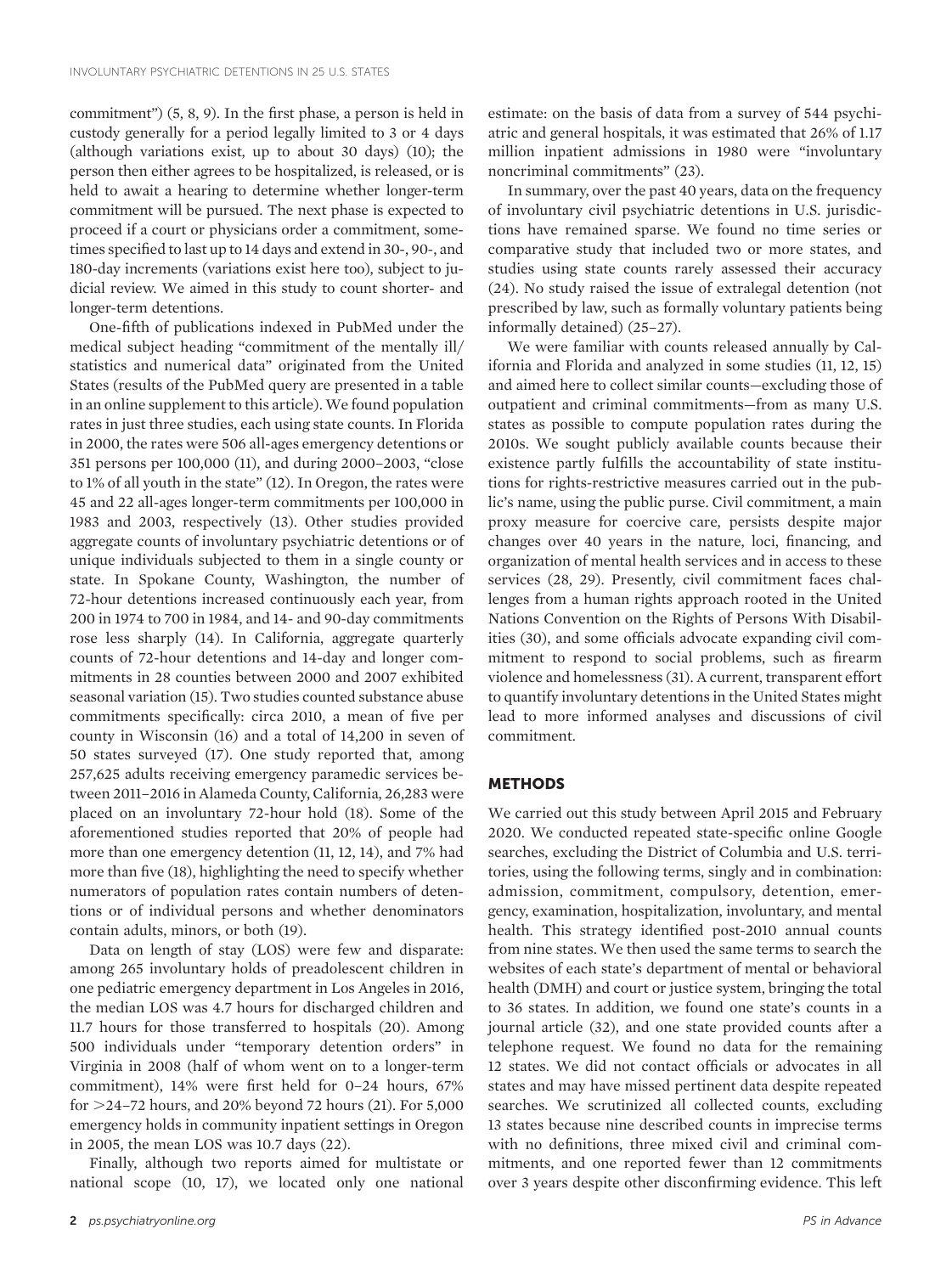



25 states that we both judged to have usable counts (Figure 1), including 22 with 6 or more years of data between 2011 and 2018, which let us examine patterns of increase and decrease in counts.

The usability of counts varied (Table 1); 15 did not distinguish between shorter- and longer-term detentions, so we treated them as emergency only, and 17 did not specify to which age group (adults or minors) their counts applied, so we used United States Census Bureau (33) total-population estimates rather than age-specific estimates to compute yearly crude rates of detentions by state, as follows:

State count of detentions in age group Total state population or state population of age group  $\times 100,000$ 

Each author independently extracted the data; both verified the data and resolved disagreements by discussion. A table in the online supplement includes all collected counts, classified as emergency and longer term, by state and year from 2011 to 2018, with percentage change from the preceding year and from first to last year of data. Another table in the supplement provides the name of each source, its online link, and its description of the counts.

### RESULTS

All-ages emergency detentions per 100,000 people from 2011 to 2018 in each of 25 U.S. states with usable counts are shown in Figure 2. They ranged from 29 in Connecticut (2015) to 966 in Florida (2018). Among 22 states with at least 5 years of data without gaps (2012–2016), we calculated an average rate of 273.2 in 2012 (median 173.6), rising to 309.0 (a 13.1% increase) in 2016 (median 195.6), while the mean state population increased from 6.7 to 6.9 million (a 3.9% increase) during the same interval.

Of 22 states with 6 or more years of data, 15 had a net count increase between the first and last year (mean 50.5%,

range 0.6%–139.2%), and seven had a decrease  $(-17.4%$ , range  $-0.4\%$  to  $-68.5\%$ ). When we removed outliers, increases averaged 27.3% (range 9.1%–88.6%) and decreases averaged  $-3.8\%$ (range  $-0.4\%$  to  $-8.1\%$ ). States with count increases and those with count decreases both experienced population increases, averaging 5.3% and 4.8%, respectively. The largest count increases were in Nevada (139.2%) and Indiana (102.7%) over 8 years and in Colorado (88.6%) over 6 years. The largest decreases were in Del-

aware  $(-68.5%)$  and Wisconsin  $(-34.7%)$ . Figure 3 shows that in four of five states providing separate counts of emergency detentions for adults and children, rates for both groups showed nearly parallel lines over the study period.

Only eight states provided counts of longer-term detentions. Figure 4 shows that, between 2011 and 2018, all-ages state rates per 100,000 people ranged from a low of 18 in Oklahoma to a high of 204 in California. We calculated mean annual state rates per 100,000 people, which ranged from lows of 25 and 27 (Oklahoma and Missouri, respectively) to highs of 158 and 159 (Virginia and California, respectively). These longer-term rates were, on average, 42.2% of a state's mean emergency detention rate during the same period (median 38.9% and range 13% in Missouri to 107.9% in Vermont). Only Vermont reported LOS data: from 2011 to 2018, mean LOS for longer-term "adult involuntary stays" ranged from 35 to 48 days (median 18–21 days).

Finally, only Colorado reported separate counts of detentions and persons detained; from 2012 to 2016, a mean of 89.9% of all-ages emergency detentions (range 88.3%–91.7%) and 81.2% of longer-term detentions (range 68.8%–87.8%) represented unique persons. On request, Florida provided us with estimates of unique persons: a mean of 78% per year from 2010 to 2016 (range 78%–79%) of counts of all-ages emergency detentions (personal communication, Annette Christy, Ph.D., Louis de la Parte Florida Mental Health Institute, Baker Act Reporting Center, August 29, 2018). Thus, during the years surveyed, on average 10% and 22% of persons subjected to emergency detentions in Colorado and Florida, respectively, were held more than once.

In 2014, the most recent year with the most reported counts, 24 states—with a combined population of 165.4 million people (51.9% of the U.S. population)—recorded a total of 591,402 detentions that we classified as all-ages emergency detentions (a crude overall rate of 357.4 per 100,000). Five states, which accounted for 59.2% of the 24 states' combined populations (Florida, California,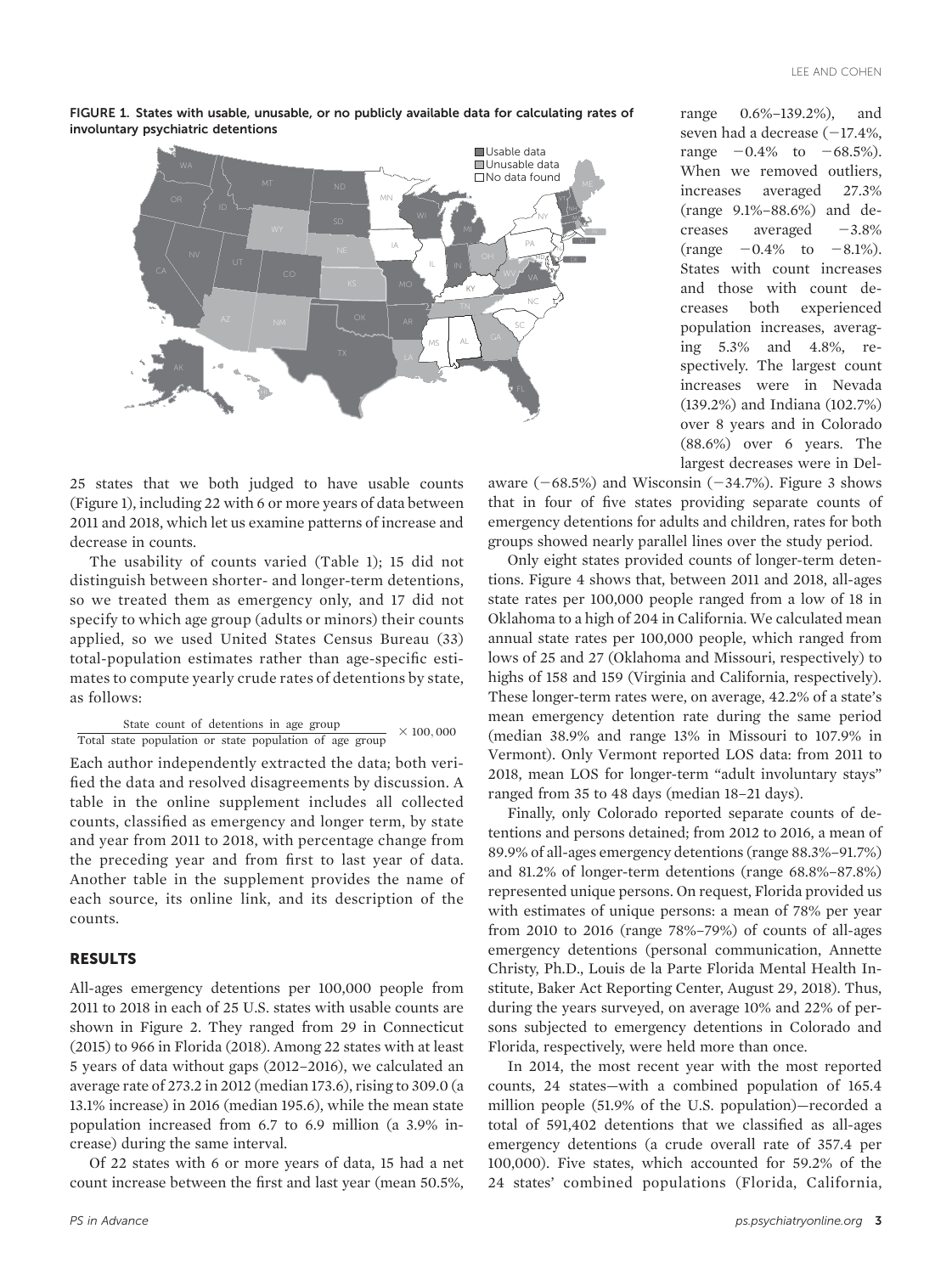| <b>State</b>  | Years     | Data source |                |       | Age group |       |           | Count unit |        | Detention type <sup>b</sup> |       |           |
|---------------|-----------|-------------|----------------|-------|-----------|-------|-----------|------------|--------|-----------------------------|-------|-----------|
|               |           | Courts      | <b>DMH</b>     | Other | Adult     | Child | <b>NS</b> | Event      | Person | E                           | LT    | <b>NS</b> |
| Alaska        | 2011-2018 | X           |                |       |           |       | X         | X          |        |                             |       | X         |
| Arkansas      | 2011-2018 | X           |                |       |           |       | X         | X          |        |                             |       | X         |
| California    | 2011-2017 |             | X              |       | X         | Χ     |           | X          |        | $X^{\mathsf{C}}$            | X     |           |
| Colorado      | 2012-2016 |             | X              |       | Χ         | Χ     |           | Χ          | X      | Χ                           | $X^d$ |           |
| Connecticut   | 2012-2017 | X           |                |       | Χ         | X     |           | Χ          |        |                             |       | Χ         |
| Delaware      | 2011-2018 | Χ           |                |       |           |       | Χ         | Χ          |        |                             |       | X         |
| Florida       | 2011-2018 |             |                | $X^e$ | Χ         | X     |           | X          |        | X                           |       |           |
| Idaho         | 2011-2016 |             |                | $X^f$ | Χ         |       |           | Χ          |        | Χ                           |       |           |
| Indiana       | 2011-2017 | X           |                |       |           |       | Χ         | X          |        |                             |       | X         |
| Massachusetts | 2011-2018 |             | X              |       |           |       | Χ         |            | X      |                             |       | X         |
| Michigan      | 2011-2018 | Χ           |                |       |           |       | Χ         | Χ          |        |                             |       | X         |
| Missouri      | 2011-2018 | Χ           |                |       |           |       | Χ         | Χ          |        | Χ                           | Χ     |           |
| Montana       | 2011-2018 | Χ           |                |       |           |       | Χ         | Χ          |        |                             |       | X         |
| New Hampshire | 2011-2018 | X           |                |       |           |       | Χ         | Χ          |        |                             |       | X         |
| Nevada        | 2011-2018 | Χ           |                |       |           |       | Χ         | X          |        |                             |       | Χ         |
| North Dakota  | 2011-2018 | Χ           |                |       |           |       | X         | Χ          |        |                             |       | X         |
| Oklahoma      | 2011-2017 |             | X <sub>a</sub> |       | X         |       |           | X          |        | X                           | $X^h$ |           |
| Oregon        | 2016-2018 | Χ           |                |       |           |       | Χ         | Χ          |        |                             |       | Χ         |
| South Dakota  | 2011-2018 | Χ           |                |       |           |       | Χ         | Χ          |        |                             |       | X         |
| Texas         | 2011-2018 | Χ           |                |       |           |       | Χ         | Χ          |        | X                           | Χ     |           |
| Utah          | 2011-2018 | X           |                |       |           |       | Χ         | Χ          |        |                             |       | X         |
| Vermont       | 2011-2018 |             | X              |       |           |       | Χ         | $X^i$      |        | Χ                           | Χ     |           |
| Virginia      | 2011-2017 |             |                | $X^e$ | X         | X     |           | X          |        | Χ                           | $X^h$ |           |
| Washington    | 2011-2014 |             |                | $X^e$ |           |       | X         | X          |        | X                           | X     |           |
| Wisconsin     | 2011-2018 | Χ           |                |       | X         | Χ     |           | Χ          |        |                             |       | Χ         |

a X indicates that data were available; for the two columns for which a subcategory was not specified (NS), X denotes an absence of data specifying either the age group or the detention type, but unspecified data were still available. DMH, state department of mental health or similar department.  $\rm ^b$  E, emergency or short term; LT, long term.

<sup>c</sup> California reported emergency detentions only by age group.

<sup>d</sup> Only Colorado reported counts of longer-term commitments of children.

e Affliated or contracting research center.<br>f Peer-reviewed journal article.

<sup>g</sup> Not publicly available, but obtained directly from DMH after a telephone request.

h Oklahoma and Virginia reported longer-term detention counts for adults only.

<sup>i</sup> Vermont reported counts of emergency detentions; however, for longer-term detentions, counts of persons detained were reported.

Massachusetts, Texas, and Colorado), accounted for 79.8% of the detentions.

# **DISCUSSION**

To our knowledge, this study provides the first present-day estimates of involuntary psychiatric detentions in the United States based on publicly available data from the largest sample of states in the literature. In 2016, among 22 states, the median and mean emergency detention rates were 196 and 309 per 100,000 people, respectively. Between 2011 and 2018, across 25 states, all-ages emergency detention rates per 100,000 people ranged from 29 in Connecticut to 966 in Florida (a 33-fold variation). Of 22 states with  $\geq$ 6 years of data, 15 showed a net count increase between the first and last year, and seven showed a decrease. Of eight states that provided counts of longer-term involuntary hospitalizations, all-ages rates per 100,000 people ranged from 18 in Oklahoma to 204 in California. The validity of these estimates, however, is weakened by the study's limitations discussed in the following.

It is difficult to count civil commitments across states because definitions and mandates for commitment differ among states. The tallying was further complicated by too little accompanying information about the length of any detentions. The data fit the simplest typology of an initial detention that may extend into a longer-term detention, but the data (especially from courts) allowed no finer distinctions. We therefore treated unknown numbers of detentions extended for unknown durations as "at least emergency" detentions. Also, because courts rarely specified whether they counted adults, children, or both, our use of totalpopulation denominators in these cases likely underestimated the incidence of involuntary psychiatric detentions. A few states had both court and DMH counts, but these were discrepant. In these cases, we selected the DMH data because they were better defined. Selecting only court data for consistency would have yielded a different sample of states and different population rates.

The dearth of case definitions and dispositions and our unfamiliarity with individual state practices strained our ability to interpret the data and to address sources of error such as whether a state's counts included detentions at nonstate or private facilities, which only a small number of states specified. For example, Colorado's recent Senate Bill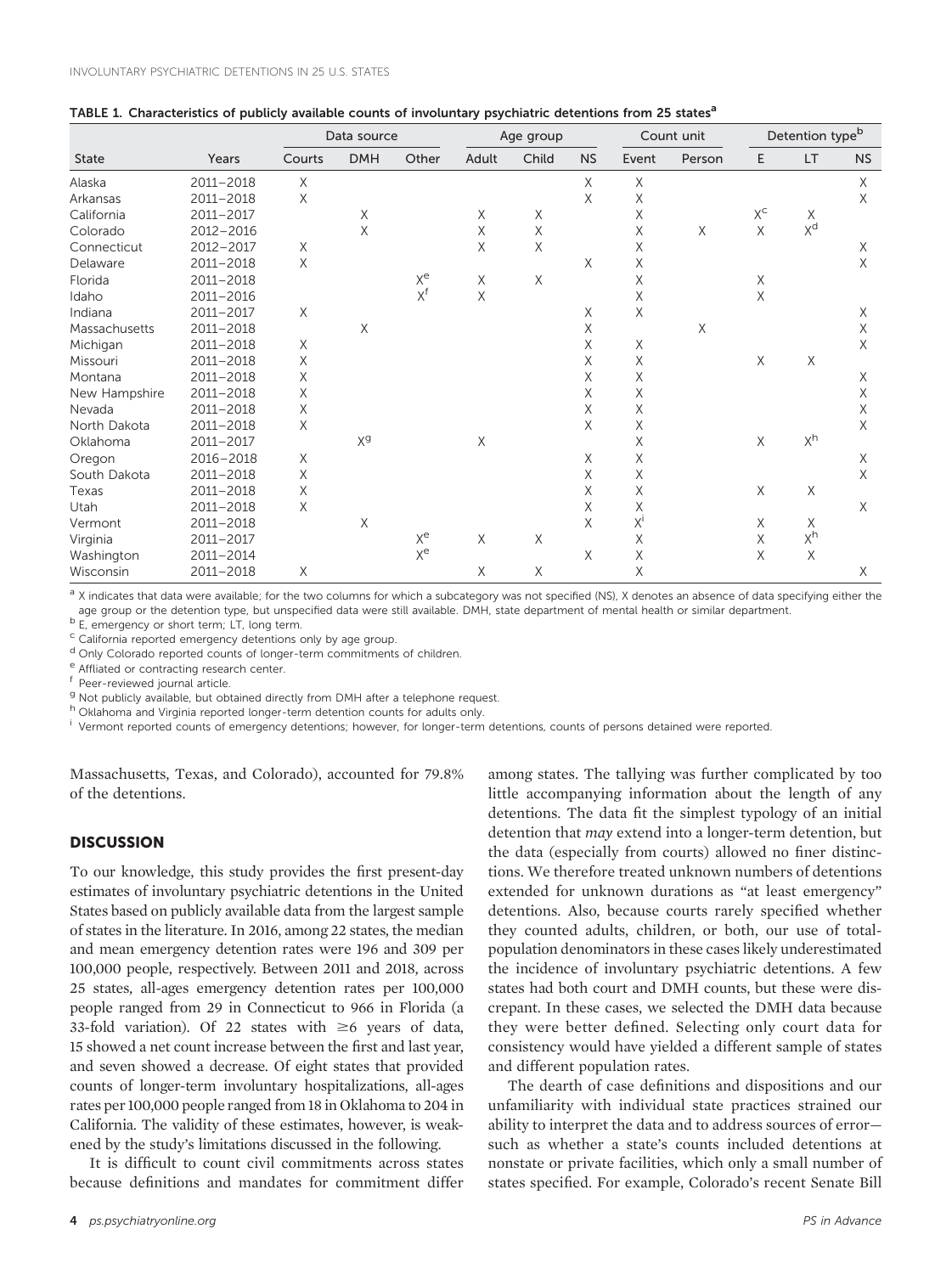

FIGURE 2. Rates (per 100,000 persons) of all-ages emergency psychiatric detentions in 25 states, 2011–2018<sup>a</sup>

a Idaho and Oklahoma reported counts of adults only, which are shown here as applied to each state's total population. Rates for Massachusetts were calculated from counts of persons. Data for 1 or more years were missing for California, Colorado, Connecticut, Delaware, Idaho, Indiana, Oklahoma, Oregon, Virginia, and Washington. All state population estimates were obtained from American Community Survey (U.S. Census Bureau) 1-year calendar estimates, except for 2018, with 6-month estimates to July 1, 2018.

17-207 mandates health care facilities "not designated" to receive emergency detentions to start reporting these detentions (previously excluded from Colorado's counts). Its Office of Behavioral Health, responding to an open records request, documented that from May through December 2018, a total of 18,701 involuntary 72-hour holds—56% of which were extended to "continued involuntary treatment" occurred in 75 "nondesignated facilities." These concealed detentions would substantially increase the Colorado rates reported in this study.

The issue of privileged access to more complete data than are available on official websites deserves mention. We obtained unpublished data from two states, and our literature search found three studies that analyzed publicly unavailable data that researchers obtained because of privileged relationships with a state DMH and court system (14, 21, 32). Other examples probably exist. This suggests that possibly better-quality incidence or prevalence data are available to some researchers, although we did not find these data used widely in the literature.

Because 24 of the 25 states included in this study provided no LOS data, it remains unknown whether there is a "mismatch" (8) between the statutory timelines for involuntary hospitalizations and the relatively brief mean duration of psychiatric inpatient stays nationally (reported without attention to legal status), which was, for adults, 6.6 days in 2012 and 6.8 days in 2014 (34, 35). Mean rates of longer-term detentions across eight states varied about sixfold and suggested that, on average, about 40% of initial

detentions were extended to last anywhere from 2 weeks to 2 years. Only population-based data on the duration of any type of psychiatric detention will clarify the issues.

Despite a dissimilar incidence of emergency detentions of adults and children in the five states with relevant data, in four states the rates for adults and minors followed nearly identical trajectories over the years observed (except for a state that did not distinguish between emergency and longer detentions). The paucity of studies reporting or analyzing rates of civil commitment of youths impedes interpretation of this counterintuitive finding. If not an artifact, the relationship suggests that strong nationwide factors uniformly influence the commitment of both adults and minors.

During our review, we found three relevant national databases and reports. First, the National Association of State Mental Health Program Directors' National Research Institute (NRI) listed, without reliability checks, numbers of emergency holds or longer commitments from 18 and 37 states in 2013 and 2015, respectively (36, 37), taken from a survey distributed to directors of states' behavioral agencies. For 2015, in nine states for which NRI and this study shared emergency detention counts, NRI's total was 190,000, whereas our study's total was 290,000. This large difference could result from the NRI respondents' inconsistent inclusion of commitments to private facilities and apparent omission of court records. Second, the Federal Bureau of Investigation's National Instant Criminal Background Check System (NICS) receives states' data on persons "adjudicated as a mental defective" or "committed to a mental institution," who are prohibited from buying firearms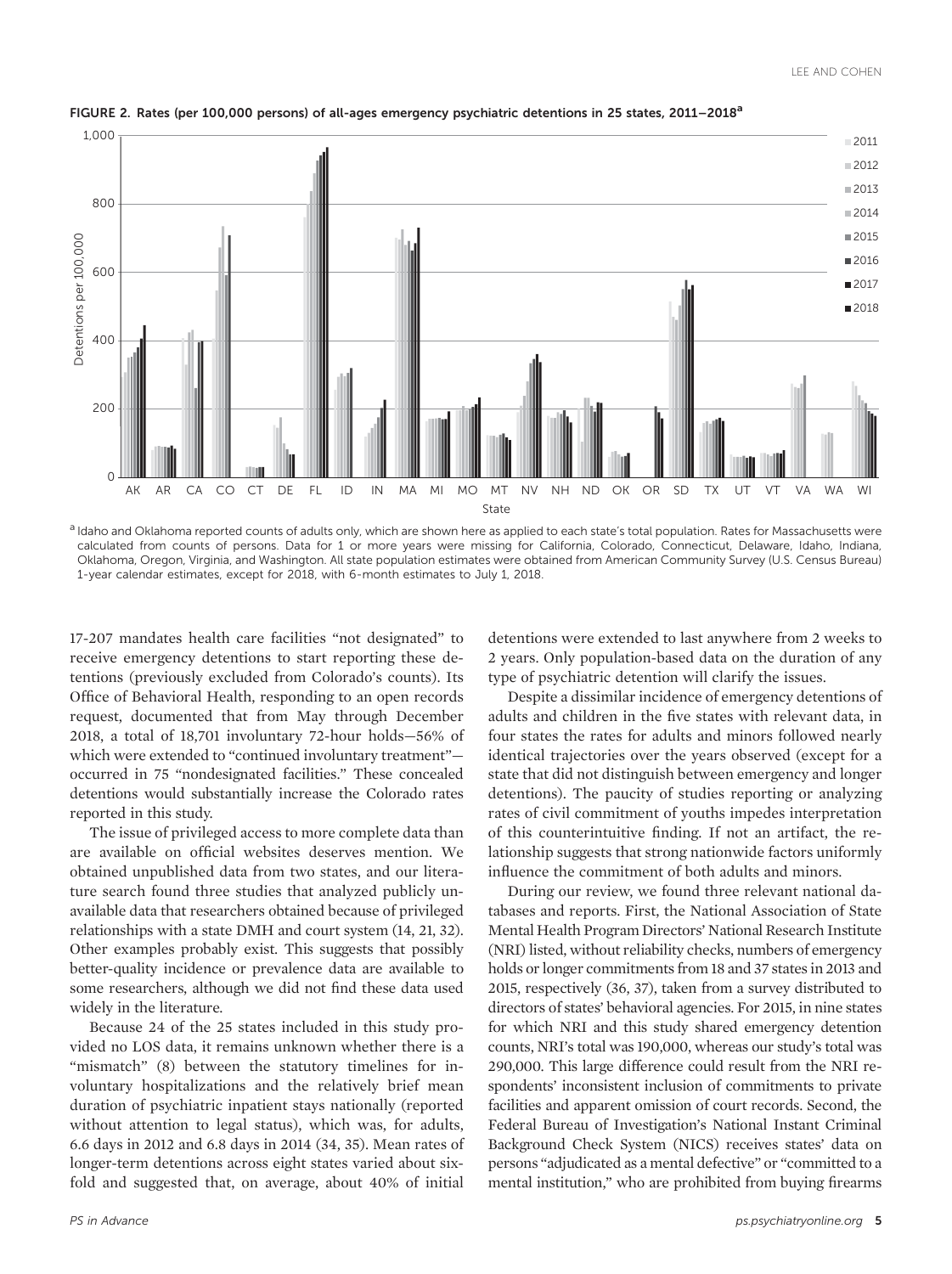

#### FIGURE 3. Adult and child rates (per 100,000 persons) of emergency psychiatric detentions in five states, 2011-2018<sup>a</sup>

a Rates for Colorado were calculated with counts of persons. Missing line segments indicate missing counts. All state population estimates were obtained from American Community Survey (U.S. Census Bureau) 1-year calendar estimates, except for 2018, with 6-month estimates to July 1, 2018.

under the Brady Handgun Violence Prevention Act of 1993 (38). As of January 31, 2020, NICS had 6,065,302 active "adjudicated mental health" records (39), but these do not separate "adjudications" from "commitments" or give dates for either. Third, 1-day point prevalence estimates of inpatients according to legal status were collected by the Substance Abuse and Mental Health Services Administration during recent surveys of all known mental health facilities. On April 29 of 2014 and April 30 of 2016, a total of 34,816 and 40,688 individuals, respectively, classified as "nonforensic involuntary" made up 34.4% and 38.4%, respectively, of the total U.S. psychiatric inpatient population (40, 41), but percentages of patient mix cannot be used to derive annual estimates of commitment frequency. In summary, these three national

sources did not permit us to reach valid conclusions about the annual incidence of civil commitment in the United States.

We calculated a 22-state mean incidence range of emergency detentions of 273 per 100,000 people in 2012 and 309 per 100,000 in 2016. A recent international comparative study found that rates of "involuntary hospitalization" per 100,000 people in 22 countries across Europe, Australia, and New Zealand in 2015 varied 20-fold, from 14.5 in Italy to 282 in Austria. Thirteen countries experienced an average annual percentage increase between 2008 and 2017, and five experienced a decrease (four did not provide continuous data) (42). As in the present American interstate study, rates may have comprised both emergency and longer-term commitments in unspecified ways. Increasing rates were observed until the early 2000s in five of eight European countries (43). In England (population about 56 million), a study of civil involuntary detentions in health care facilities under Part II of the Mental Health Act of 1983 (which included emergency detentions lasting up to 3 days only if they were extended to longer-term detentions) found that detentions increased 19%, from about 94 per 100,000 people in 2012–2013 to about 116 per 100,000 in 2015–2016 (44). England's 2017–2018 statistics specify that 15.4% of persons were detained more than once (45), compared with the 16% average observed for emergency detentions in Colorado and Florida from 2010 to 2016.

In terms of clear definitions and adequate details, England's annual reports on the Mental Health Act of 1983 do not differ substantially from the reports of some American states, notably Colorado, Florida, Virginia, and Vermont, on their own commitments. (Data from California, Texas, and Missouri were detailed but required more effort to interpret.) However, all these U.S. state reports, unlike England's, generally contain little to no information on case dispositions, missing data, sources of error, and results of efforts to improve data collection and validity. We did not inquire about whether DMH data are produced pursuant to specific departmental customs, legislative mandates, or other directives, representing an area for future research. Court data, embedded within annual reports of court activities and statistics, generally had no commentary.

# **CONCLUSIONS**

The discretionary rather than mandatory nature of commitment laws (i.e., an individual who meets a state's commitment criteria may or may not be committed) reflects society's ambivalence toward coerced care, and professionals and laypersons readily admit their mixed feelings on the subject (2). The vague way that many sources defined their counts may also reflect this ambivalence. However, from whatever ethical angle one views commitment, it has profound implications for society (2, 28, 46). Therefore, state and private agencies, lay and professional groups, and independent researchers should shed more light on involuntary psychiatric detentions, their correlates, and their outcomes.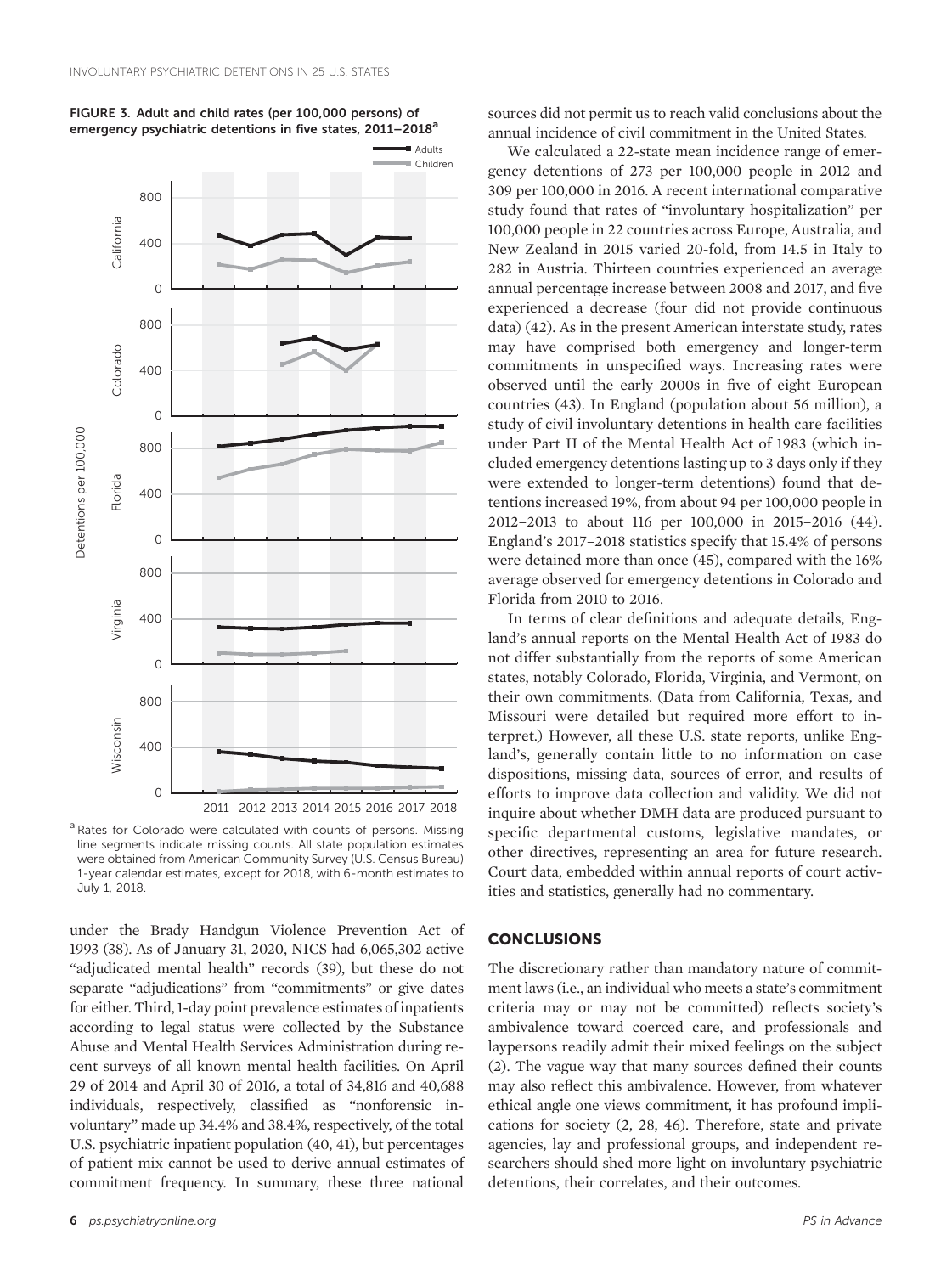

FIGURE 4. Rates (per 100,000 persons) of all-ages longer-term psychiatric detentions in eight states, 2011–2018<sup>a</sup>

<sup>a</sup> Counts were applied to a state's total population, but only California and Colorado specified all-ages counts; Oklahoma and Virginia provided counts of adults only, and other states specified no age group. Vermont provided counts of persons, not detentions. Data for 1 or more years were missing for all states except Missouri and Texas. "Longer-term detention" meant 14 days in Washington, 14–238 days in California, not more than 3 months to 18 months in Colorado, 21 days to 1 year in Missouri, 35–48 days on average in Vermont, and not defined specifically in Oklahoma, Texas, and Washington other than being distinguished from shorter-term detention. All state population estimates were obtained from American Community Survey (U.S. Census Bureau) 1-year calendar estimates, except for 2018, with 6-month estimates to July 1, 2018.

Our findings imply that for the near future it will remain difficult to study inpatient commitment empirically, except in single jurisdictions at a time. To assess the broader effects of civil commitment as a primary institutional response to a person's breakdown seems a more distant prospect. That only a single state reported data on the full length of involuntary detentions seems baffling in this era of electronic records. Why some states report detentions fully whereas others do not publish the simplest aggregate counts should be better understood.

Without accurate incidence estimates, links to potentially contributing and consequent factors of civil commitment cannot be reliably assessed; these include threatened, attempted, and completed suicides (47); substance misuse or other previous commitments; availability of community resources and hospital beds; police involvement; chronic homelessness; economic deprivation (48); publicized mass shootings; and natural disasters. The findings of this study signal the need for a meaningful, nationally standardized data collection approach to produce valid population-based estimates of a major rights-restrictive procedure that mobilizes considerable human, economic, and logistical capital across all behavioral health and justice systems in the United States.

#### AUTHOR AND ARTICLE INFORMATION

Department of Social Welfare, Luskin School of Public Affairs, University of California, Los Angeles. Send correspondence to Dr. Cohen [\(cohen@](mailto:cohen@luskin.ucla.edu) [luskin.ucla.edu\)](mailto:cohen@luskin.ucla.edu). Preliminary findings were presented at the annual conference of the Society for Social Work and Research, San Francisco, January 18–22, 2019.

Ms. Lee received partial support from the Graduate Division of the University of California, Los Angeles.

The authors report no financial relationships with commercial interests.

Received September 25, 2019; revision received April 26, 2020; accepted June 5, 2020; published online November 3, 2020.

#### REFERENCES

- 1. Thornicroft G, Henderson C: Joint decision making and reduced need for compulsory psychiatric admission. JAMA Psychiatry 2016; 73:647–648
- 2. Hanson D, Miller A: Committed: The Battle Over Involuntary Psychiatric Care. Baltimore, Johns Hopkins University Press, 2016
- 3. Bronson J, Carson EA: Prisoners in 2017. Pub no NCJ 252156. Washington, DC, Department of Justice, Office of Justice Programs, Bureau of Justice Statistics, 2019. [https://www.bjs.gov/](https://www.bjs.gov/content/pub/pdf/p17.pdf) [content/pub/pdf/p17.pdf](https://www.bjs.gov/content/pub/pdf/p17.pdf)
- 4. 2018 Crime in the United States. Washington, DC, Department of Justice, Federal Bureau of Investigation, Criminal Information Services Division, 2019. [https://ucr.fbi.gov/crime-in-the-u.s/2018/](https://ucr.fbi.gov/crime-in-the-u.s/2018/crime-in-the-u.s.-2018/topic-pages/persons-arrested) [crime-in-the-u.s.-2018/topic-pages/persons-arrested](https://ucr.fbi.gov/crime-in-the-u.s/2018/crime-in-the-u.s.-2018/topic-pages/persons-arrested)
- 5. Burley M, Morris M: Involuntary Civil Commitments: Common Questions and a Review of State Practices. Olympia, WA, Washington State Institute for Public Policy, 2015. [http://www.wsipp.](http://www.wsipp.wa.gov/ReportFile/1613/Wsipp_Involuntary-Civil-Commitments) [wa.gov/ReportFile/1613/Wsipp\\_Involuntary-Civil-Commitments](http://www.wsipp.wa.gov/ReportFile/1613/Wsipp_Involuntary-Civil-Commitments). Accessed Feb 6, 2020
- 6. Grading the States: An Analysis of Involuntary Treatment Laws. Arlington, VA, Treatment Advocacy Center, 2018. [https://www.treat](https://www.treatmentadvocacycenter.org/grading-the-states)[mentadvocacycenter.org/grading-the-states.](https://www.treatmentadvocacycenter.org/grading-the-states) Accessed Sept 13, 2019
- 7. Williams AR, Cohen S, Ford EB: Statutory definitions of mental illness for involuntary hospitalization as related to substance use disorders. Psychiatr Serv 2014; 65:634–640
- 8. Boldt RC: Emergency detention and involuntary hospitalization: assessing the front end of the civil commitment process. Drexel Law Rev 2017; 10:1–68
- 9. Brakel SJ, Parry J, Weiner BA: The Mentally Disabled and the Law. Chicago, American Bar Association, 1985
- 10. Barclay SE: Increasing the Temporary Detention Period Prior to a Civil Commitment Hearing: Implications and Recommendations for the Commonwealth of Virginia Commission on Mental Health Law Reform. Charlottesville, VA, University of Virginia, Institute of Law, Psychiatry, and Public Policy, Mental Health Policy and Practices Branch, 2008. [https://uvamentalhealthpolicy.org/](https://uvamentalhealthpolicy.org/documents/2017/2/17/barclay-report-on-lengthening-tdo-period-2008)